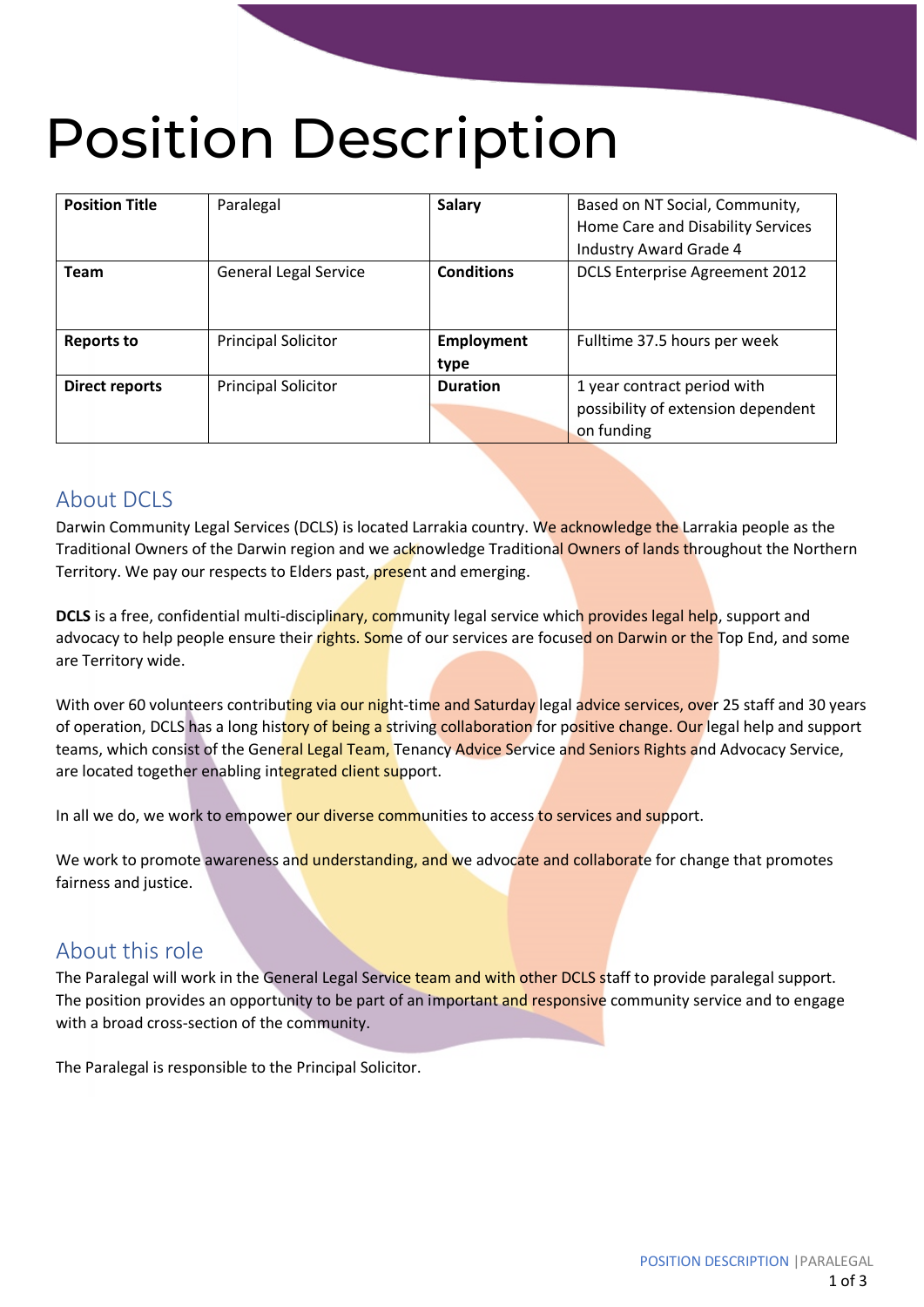# Key duties and responsibilities

#### Paralegal

- Assist with client legal matters under supervision including legal research, client liaison, logistical and administrative assistance on client matters
- Prepare drafts of material related to client matters
- Assist in taking instructions from clients
- Assist generally in record keeping and management of client records
- Other tasks as directed by the Principal Solicitor from time to time

#### Community Legal Education

- Work with other staff to develop and maintain resources for community legal education.
- Work with other staff to design and deliver community legal education in tenancy law.

#### Law Reform

- Research and logistical assistance in relation to law reform activities
- Assistance with arrangements related to community participation

#### Accountabilities

- Work to a professional standard of efficiency, accuracy, and responsiveness
- Comply with DCLS policies and procedures
- Work as a member of the team and assist in tasks shared by other staff.
- Attend and participate in team, casework and/or staff meetings
- Report to the Principal Solicitor as directed

#### Values

We are a hard-working and passionate community organisation, and we seek staff who share our values and culture.

You will:

- Show initiative and be able to work autonomously and be a team player
- Be self-motivated and have a "can do" approach
- Be committed to ethical standards
- Be adaptable and flexible, and
- Have a passion for making a difference within the organisation and the wider community.

### Selection criteria

#### Essential

- 1. Demonstrated commitment to social justice and human rights
- 2. Awareness and understanding of access and equity principles
- 3. Well-developed oral and written communication skills and the ability to present information clearly and concisely.
- 4. A background in law, legal practice or law related contexts as a student or in other ways
- 5. Demonstrated legal research skills
- 6. Strong time management skills and ability to prioritise competing demands
- 7. Well-developed interpersonal skills, including conflict resolution skills and the ability to work well within a team environment